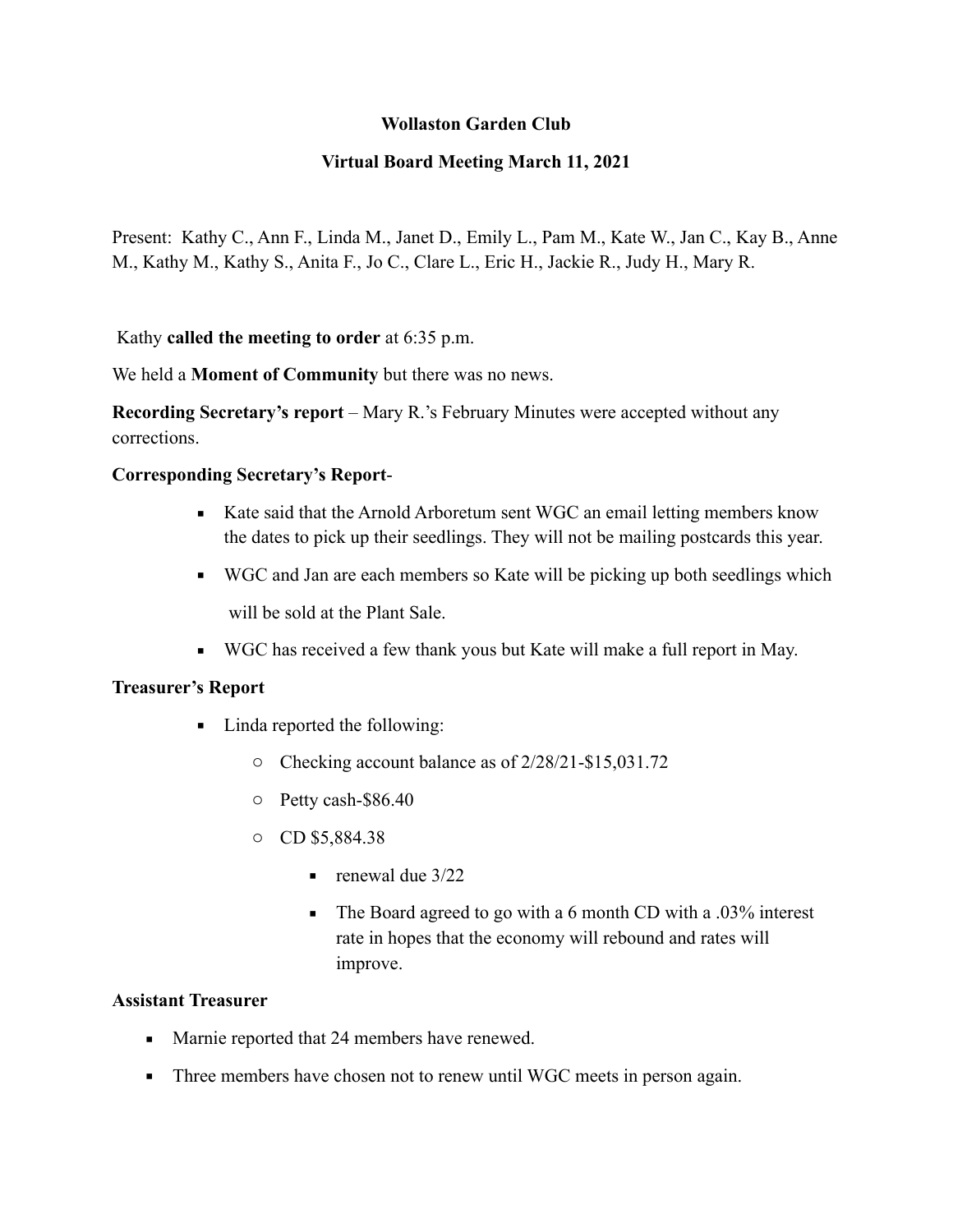# **March Meeting**

- **Eric has contacted Julianne Sullivan, Quincy's environmental scientist from the** Department of Natural Resources, who is scheduled again this year after last year's meeting was cancelled due to COVID.
- Emily would like a link to her presentation as a backup and to get the details of her talk so she can put an article in the Quincy papers afterwards.
- **•** Her talk will focus on current Quincy's natural resource projects that are currently underway.

▪

# **April Meeting**

- Carole Fischer will present "Perennials: A New Look" which was postponed from last year.
- Kathy M. will order enough bags for two months for the goodie bag deliveries for the April and May meetings.
- Kathy C. will set up the routes for the delivery volunteers.

### **Spring Plant Sale**

- Kathy said that a small group met over Zoom to discuss some of the details of the plant sale.
- It will be held outside on May 15<sup>th</sup> from 9 a.m. -12 p.m. (*Note time change from previously published as a 9:30 a.m. start)*.
- A "teaser" announcement will be sent out to the membership before the Thursday, March 18th meeting to alert members about the upcoming sale and to tell them that details will be provided at the Zoom meeting.
- **•** Members will be asked if they have plants that need to be divided and if they need help.
- Susan Lynch will design a flyer that can be sent to friends and family as WGC is not able to post flyers very much anymore.

### **Native Plants**

- Judy H. is coordinating the Native Plant initiative for our club and Ann will get her up and running with the details.
- Three members have submitted photos for the newsletter.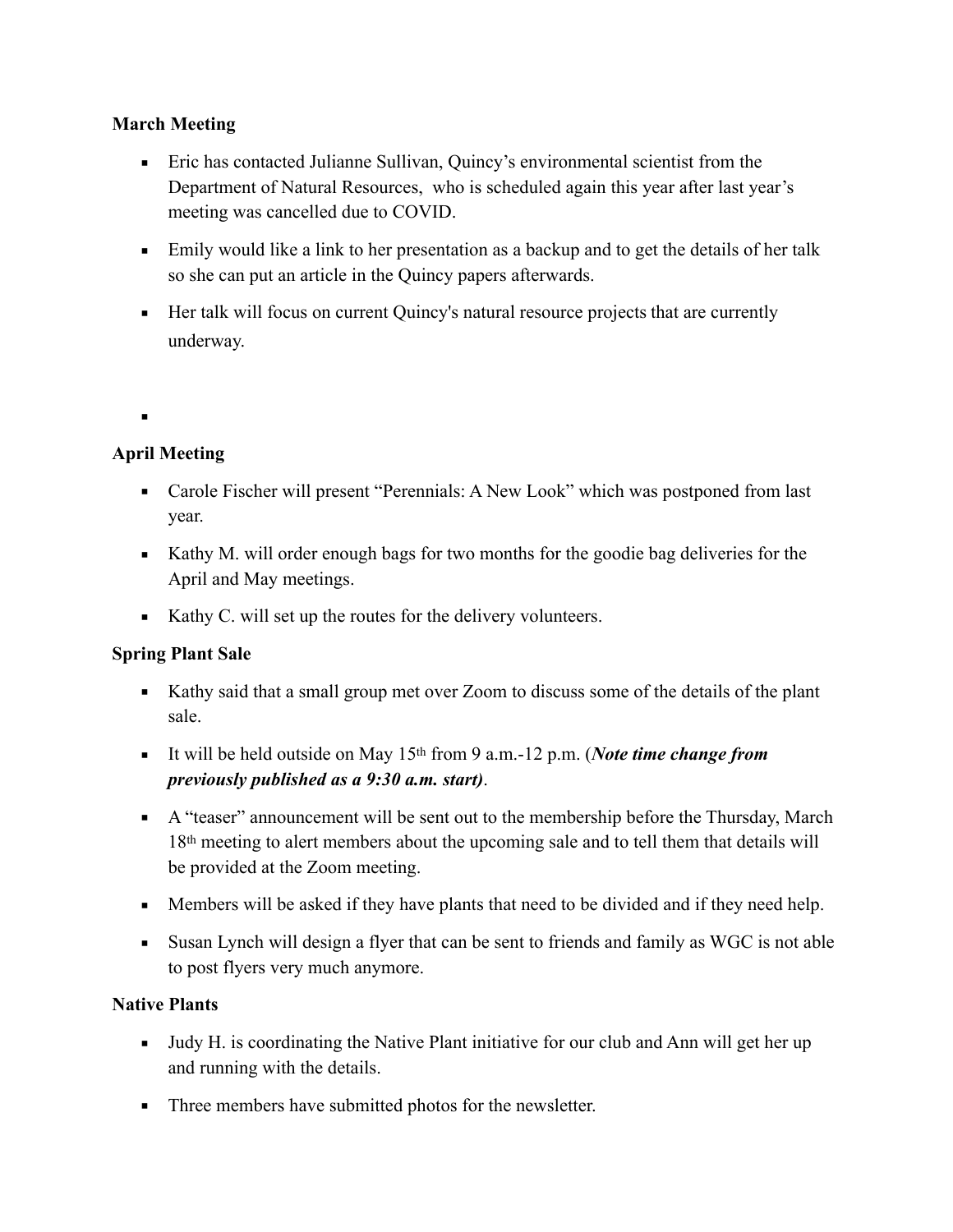- Kay B. has ordered new books for the WGC library.
- **Example 1** Suzanne has scanned pages for members to have access to a list of [native plants](https://www.wollastongardenclub.com/app/download/7249415216/Native+Plants+NE.pdf) which can be found on the WGC's website.

## **GCFM Programming Options**

- **•** There will be a virtual program workshop via Zoom on March  $29<sup>th</sup>$  at  $10:30$  a.m.
- **•** Speakers will present their programs for board members to view.
- Emily, Janet and Kathy will register to participate for WGC.

#### **Seed Swap**

- Cynthia Lewis sent out an email that she has seeds to swap (zinnias, Japanese anemone, liatris, marigold, floss, and hot peppers.
- **Example 3** Since we are not meeting in person, Kathy will announce it at the March Meeting and Jan will send out an email to the membership**.**

### **Gardening Green Expo 2021**

- Jan told the Board that there was an article in the Tuesday, March 9<sup>th</sup> *Patriot Ledger*
- **Exercise 1** about seven lectures being conducted by Kennedy's Country Gardens Nursery, held
- **■** through Zoom and sponsored by the North and South River Watershed Association.
- **•** Jan will send out a notice to the membership which will include a [link to sign up](https://www.nsrwa.org/get-watersmart/gardening-green-expo-2021) and it will also be added to WGC's website. Clare found the link and forwarded it to Jan while during the meeting.
- On the North and South River Watershed Association website is information about Perennial Native Plants for sale at Kennedy's in Scituate.
- Clare suggested that the Expo could be a good resource for next year's program planning.
- Kate suggested a possible topic for next year's program would be "The Battle Between [Native and Invasive Plants",](https://www.nsrwa.org/get-watersmart/gardening-green-expo-2021) one of the topics that a representative from Kennedy's would be addressing on March 24.

### **Committee Reports**

▪ **Scholarships**